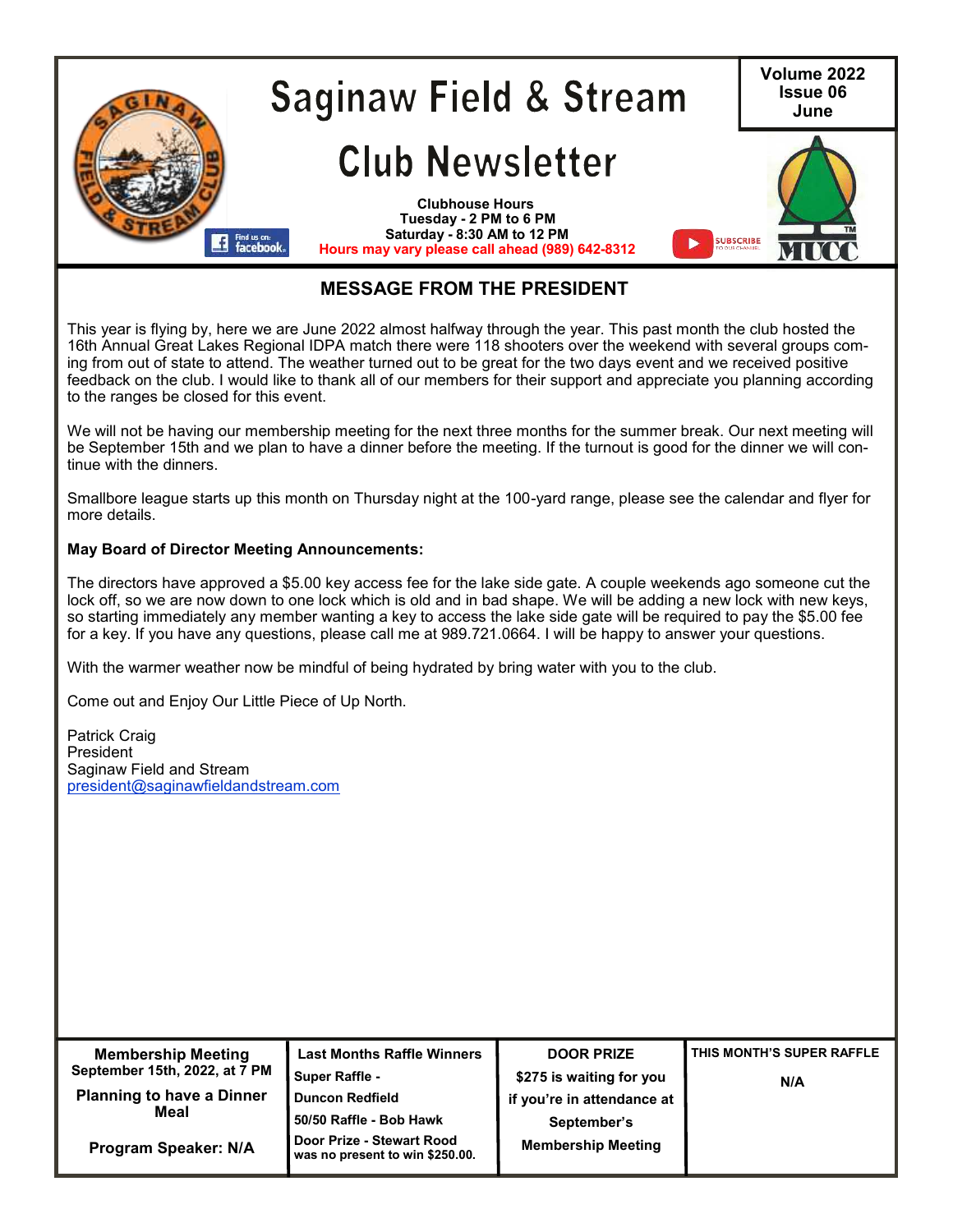# **June 2022**

**Activities at Saginaw Field and Stream Club**

| <b>Sun</b>                                                        | Mon                                                                             | <b>Tue</b>                                                                                                    | <b>Wed</b>                                                    | Thu                                                                                                                          | Fri             | <b>Sat</b>                                                                   |
|-------------------------------------------------------------------|---------------------------------------------------------------------------------|---------------------------------------------------------------------------------------------------------------|---------------------------------------------------------------|------------------------------------------------------------------------------------------------------------------------------|-----------------|------------------------------------------------------------------------------|
| <b>May 29</b>                                                     | 30                                                                              | 31<br>Trap & Skeet 2PM                                                                                        | June 1<br><b>Cowboy Action</b><br>5PM - Dark                  | $\overline{2}$<br>Euchre 1PM-4PM<br><b>Skeet 2PM-5PM</b><br>.22 Rifle League<br>4PM<br><b>IDPA Practice</b><br>6PM-Dark      | $\overline{3}$  | 4<br>Trap & Skeet<br>8:30AM - 12PM                                           |
| $\overline{\mathbf{5}}$                                           | 6<br><b>Bullseye Pistol</b><br>5PM                                              | $\overline{7}$<br>Trap & Skeet 2PM<br><b>Muzzleloader 6PM</b>                                                 | $\overline{\mathbf{8}}$<br><b>Cowboy Action</b><br>5PM - Dark | 9<br>Euchre 1PM-4PM<br><b>Skeet 2PM-5PM</b><br>.22 Rifle League<br>4PM<br><b>Multi-Gun Practice</b><br>6PM-Dark              | $\overline{10}$ | 11<br>Trap & Skeet<br>8:30AM - 12PM<br><b>IDPA Local Match</b><br>8AM to 8PM |
| $\overline{12}$<br><b>UML Match</b><br>8AM to 8PM<br>Boat Race #2 | $\overline{13}$<br><b>Bullseye Pistol</b><br>5PM                                | $\overline{14}$<br>Trap & Skeet 2 PM<br><b>Muzzleloader 6PM</b>                                               | $\overline{15}$<br><b>Cowboy Action</b><br>5PM - Dark         | 16<br>Euchre 1PM-4PM<br><b>Skeet 2PM-5PM</b><br>.22 Rifle League<br>4PM<br><b>IDPA Practice</b><br>6PM-Dark                  | $\overline{17}$ | $\overline{18}$<br>Trap & Skeet<br>8:30AM - 12PM                             |
| $\overline{19}$                                                   | $\overline{20}$<br><b>Bullseye Pistol</b><br>5PM                                | $\overline{21}$<br>Trap & Skeet 2PM<br><b>Muzzleloader 6PM</b>                                                | $\overline{22}$<br><b>Cowboy Action</b><br>5PM - Dark         | 23<br>Euchre 1PM-4PM<br><b>Skeet 2PM-5PM</b><br>.22 Rifle League<br>4PM<br><b>Multi-Gun Practice</b><br>6PM-Dark             | $\overline{24}$ | $\overline{25}$<br>Trap & Skeet<br>8:30AM - 12PM                             |
| 26                                                                | $\overline{27}$<br><b>Bullseye Pistol</b><br>5PM<br><b>Board Meeting</b><br>7PM | $\overline{28}$<br>Trap & Skeet 2PM<br><b>Muzzleloader 6PM</b><br><b>Membership</b><br><b>Orientation 7PM</b> | 29<br><b>Cowboy Action</b><br>5PM - Dark                      | 30<br>Euchre 1PM-4PM<br>Skeet 2PM-5PM<br>.22 Rifle League<br>4PM<br><b>IDPA Practice</b><br>6PM-Dark                         | July 1          | $\overline{2}$<br>Trap & Skeet<br>8:30AM - 12PM                              |
| $\overline{3}$                                                    | 4<br><b>Bullseye Pistol</b><br>5pm                                              | $\overline{5}$<br>Trap & Skeet 2PM<br><b>Muzzleloader 6PM</b>                                                 | 6<br><b>Cowboy Action</b><br>5PM - Dark                       | $\overline{7}$<br>Euchre 1PM-4PM<br><b>Skeet 2PM-5PM</b><br>.22 Rifle League<br>4PM<br><b>Multi-Gun Practice</b><br>6PM-Dark | 8               | 9<br>Trap & Skeet<br>8:30AM - 12PM                                           |

Visit **[www.saginawfieldandstream.com,](http://www.saginawfieldandstream.com)** for any updates to the calendar. The website takes precedence over this calendar, please check the website for up to date information.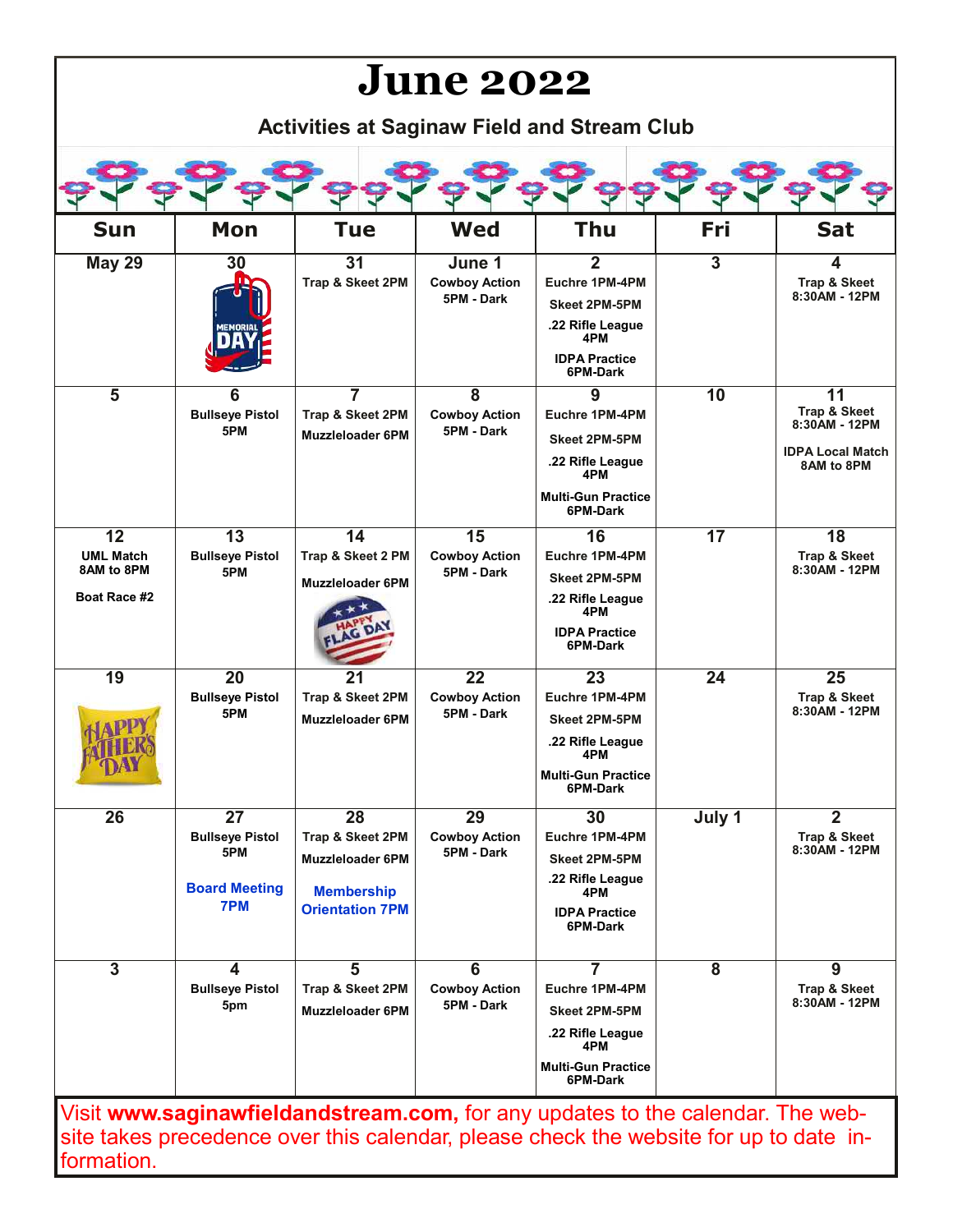## **CLUB SCHEDULED EVENTS - 2022**

**[CHECK THE WEB PAGE CALENDAR FOR EXCEPTIONS](https://saginawfieldandstream.com/calendar/)**

- **Easter Egg Hunt Saturday April 16th, 11 AM**
- **22nd Annual All Outdoor Sports Banquet March 19, 2022**
- **SHOTGUN: Year Round Tuesday: 2-6 PM & Saturday: 8:30 AM-12 PM @ Trap, Skeet, & Wobble Ranges. Thursday: 2-5 PM @ Skeet Range.**
- **Archery Leagues: January 3rd thru March 30th Monday: Morning Spot 10AM and Night Animal 7 PM Tuesday: Night Animal 7 PM Wednesday: Night Spot 7 PM**
- **Youth Archery: January 3rd - May, Saturday, 8:30 AM Indoor Archery Building**
- **Youth Small Bore: April 2nd - May 21st, Saturday, 8 AM - 12 PM @ 100 Range**
- **COWBOY ACTION: April - October, Wednesday, 5 PM @ Cowboy Range.**
- **IDPA Monthly Match: May - October, 2nd Saturday of each month, 9am @ Range**
- **UML Monthly Match: May - October, 2nd Sunday of each month, 9am @ Range**
- **Multi-Gun/IDPA Practice: May - October, Thursday, 6 PM @ Action Bays.**
- **MUZZLELOADER: April - September, Tuesday, 6 PM @ Rifle Range.**
- **BULLSEYE PISTOL: April - September, Monday, 5 PM @ Pistol Range.**
- **.22 Rifle League: June - August, Thursday, 5 PM @ Rifle Range.**
- **BOAT RACING: May - September, See Calendar for Dates @ Lake Side.**
- **IAA Outdoor 3D Archery Shoot - April 8, 9, & 10, 8 AM to 8 PM each day**
- **3nd Annual Open House Event - August 20 @ 10 AM to 4PM**
- **RINEHART R100: August, 5th - 7th, 7 AM - 5 PM Check-in @ Clubhouse.**
- **SIGHT IN DAYS: November, 5th - 13th, 8 AM till 4 PM @ 50 YD and 100 YD Ranges Cost: \$5.00 per firearm for members and non-members during event hours.**
- **EUCHRE: Year Round, Thursdays , 1 PM -4 PM @ Clubhouse**
- **CLUB MEETINGS AND DINNER: September till May 3rd Thursday of the month: Dinner 6 PM Meeting to follow at 7 PM @ Clubhouse. Note: Check November and December for earlier date at saginawfieldandstream.com**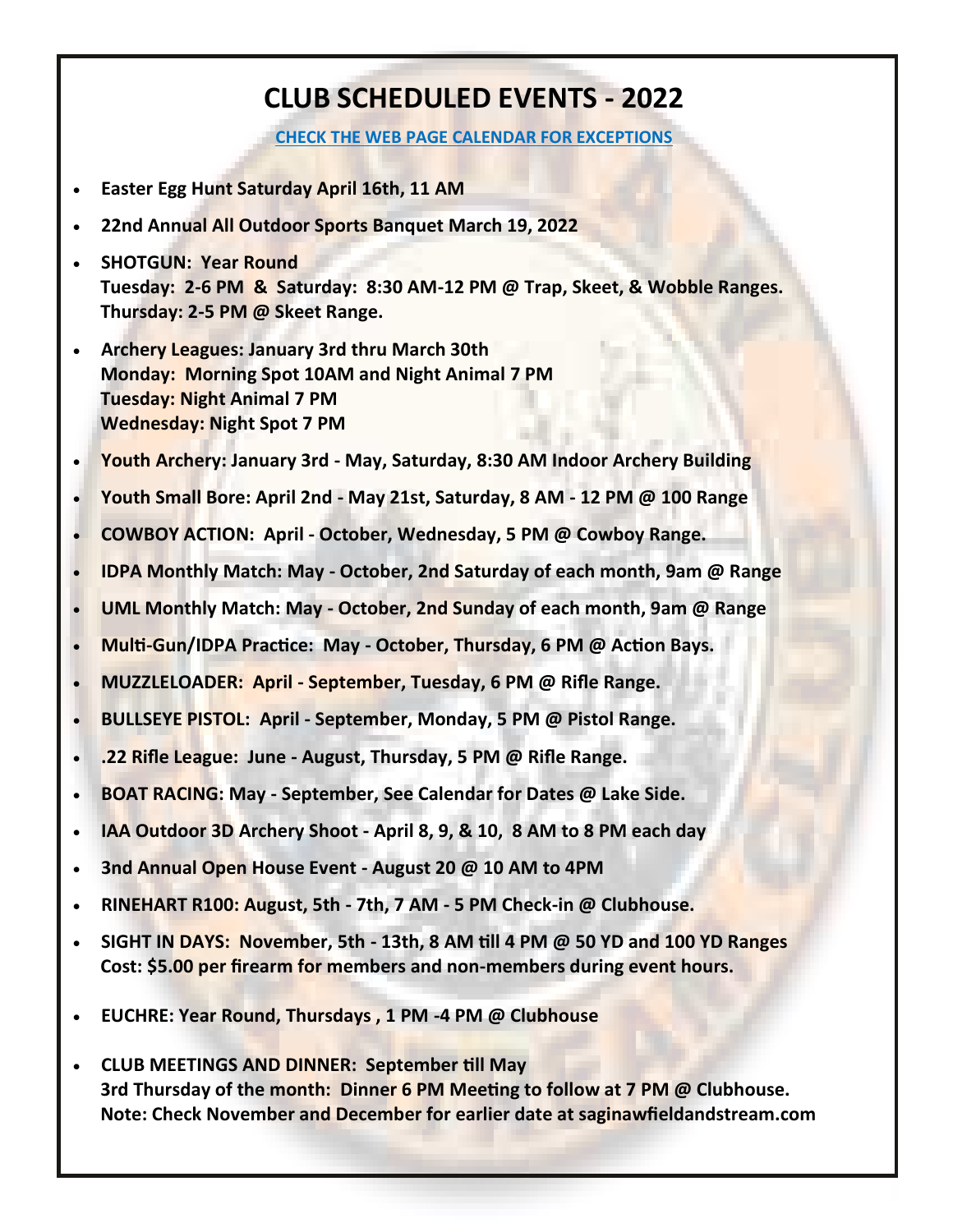## **MEMBERSHIP REPORT - Mike Meyer - Secretary**

**New Membership: 17**

**General: 16 Associate: 1**

**TOTAL Membership: 1307**

**General: 1172 - Associate: 72 - Life: 63**

**MAY - New General Members: Jacob Blackmer, Tyler Brown, Tom Van Conett, Jeff Frederick, Brandon Furstenberg, Mark Haynes, Robert E Jackson III, Steve Janson, Brandon Jerman, John M Koltvedt Jr, Nick Manchen, Terry Moon, Robert Ontiveros, Steven Poindexter, Justin J Walters, Patrick Winter**

#### **May - New Associate: Natalie Davis**

**Interested in becoming a member you must attend our Membership Orientation Class**

Held on the 3rd Tuesday of each month at 7 PM. After successfully completing the class individuals will pay their dues, receive their membership card, and gate card. All current members are welcome to attend to catch up on what is happening at the club. \* If your membership has expired you must attend the orientation class.\*

#### **HUNTER SAFETY REPORT** by Wayne Hanson

We will be holding a traditional hunters safety class. The classroom portion of the class will be August 11, 2022 and the field day will be August 13, 2022. The DNR has a new registration program that requires students to register online. Anybody interested in taking the class can go to the DNR website to register after the class has been posted. There will be a deadline for registration and you will not be able to walk in or late register. Any questions please contact Wayne Hanson.

#### **IDPA Report**

IDPA is a fun and great way to build on the training that begins in a concealed pistol license class. If you would like to see what this disciple of shooting looks like check out this video by Brandon Jackson the winner of the 15th Annual Great Lakes Regional. www.facebook.com/Great.Lakes.Regional.IDPA

To learn more about IDPA please visit their website or contact David Anderson | 989.928.9821.

May your hands be steady and your aim be true; may you be fast and accurate all season through! See you on the ranges!

#### **Club Rules**

All members are required to present their membership card up on request.

All memberships expire December 31 of each year. Membership renewal is available online between Oct. 1st to Dec. 31st visit our [website](https://saginawfieldandstream.com/membership-renewal/) for details.

#### **ELECTRONIC GATES**

The electronic gates open and will close 30 seconds after fully open, if the gate begins to close and about to hit your car stop immediately. The gate will stop once it touches your car and retreat backwards without causing any damage. You will damage your vehicle if you continue. The club is not responsible!

#### **Club Shooting Hours**

Are as follows, 8 AM until sunset, use the hunting guide to determine sunset. Organized events under lights may go to 10 PM. Lights on all ranges are for organized events only.

#### **It is YOUR RESPONSIBILITY to know Range Rules!**

Range Rules are available on the clubs website print off copies for your range bag. Check back occasionally as they may get updated.

# **Guest**

Anyone who is not an immediate family residing in the same household is considered a quest and they are required to pay the \$5.00 guest fee for each range used. Mailboxes are located on each range. Immediate family is defined as your spouse and children.

*Civilian Marksmanship Program*  Saginaw Field and Stream Club is affiliated with the Civilian Marksmanship Program.



Refer to Our Number: **56200**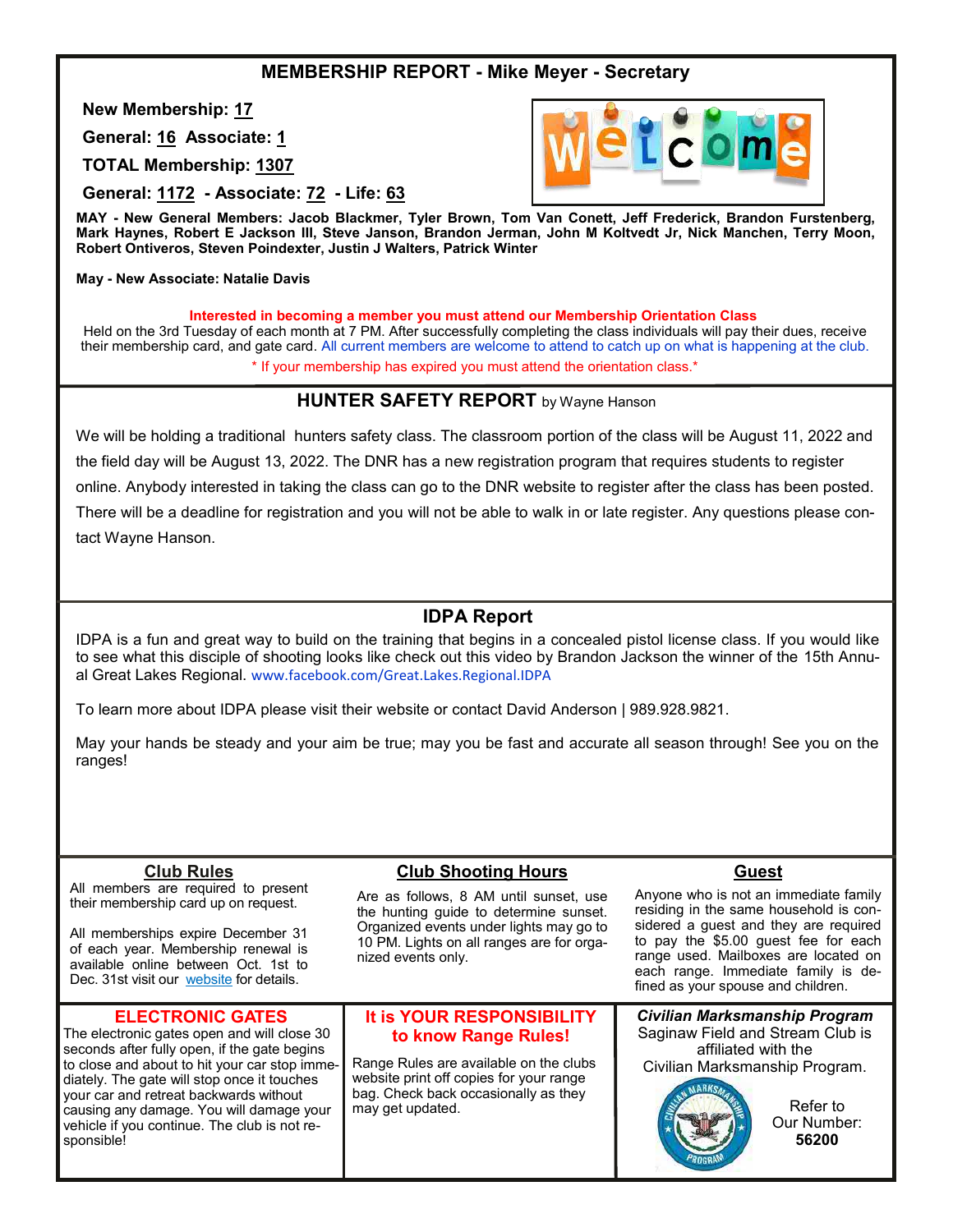## **TRAP & SKEET REPORT** by Mike Meyer



#

We've had to shoot a couple more high school hats this past month. Josh and Matthew from Nouvel Catholic Central both recorded their first ever 25 straight in trap and had to forfeit their caps as a result. Matthew shot his first straight in a practice round, then shot another one a little later in the day during his final competition round. Both Nouvel and Valley Lutheran schools have finished up their competition rounds for the Spring league. Now they have to practice up for the state tournament the weekend of June 18, and the National tournament July 6-10, both in Mason MI.

We have been able to find a little bit of powder for reloading. Now lead shot is scarce. It is rumored that one of the shotgun ammo companies has booked all of the lead shot production for the next couple months. Primers are still hard to find. Jay's in Clare has had some primers available and occasionally you can find some at some of the online suppliers. We try to stock all of the shotgun reloading components, but it has been next to impossible to find everything available at the same time.



| Saturday 8:30 AM - 12 PM                                                            |                                                                                                                                                                                                                                      |
|-------------------------------------------------------------------------------------|--------------------------------------------------------------------------------------------------------------------------------------------------------------------------------------------------------------------------------------|
| Thursday 2-5 PM Skeet only                                                          | Skeet:<br>(25 Straight): Daryl Aulbert, Andy Graves, Nick Horenziak, Danny Rosales                                                                                                                                                   |
| Tuesday 2-6 PM                                                                      |                                                                                                                                                                                                                                      |
| Skeet and Trap are open throughout<br>the winter<br>season during our normal hours. | Shooters who broke 25 straight or better from Apr 26th thru May 24th:<br>Trap:<br>(25 Straight): Cody Britton (2), Josh Koester (1), Ryan McDonald (2), Matthew<br>Sadowski (2), Cal Shaw (1), Ben Tomandi (4), Darrell Tomandl (2), |

## **NOTICES AND REMINDERS**

- **SHOOTERS -** Please police your brass you may keep your brass but all other brass belongs to the club. Place unwanted brass into the provided receptacle's. The club derives money from brass collected. Please assist in maintaining the cleanliness of our ranges. Paper targets only on all ranges.
- **RANGES SAFETY OFFICERS NEEDED -** If your are interested in becoming a Club Safety Officer please contact Carl Hubinger @ (989) 642-5487 for more information.
- **CLUBHOUSE FOR RENT -** Celebrating a special occasion, planning a party or having a organized meeting and need a Hall to rent. As a member you are able the rent the clubhouse. If interested please contact Building Manager Rich Singer (989) 928- 1120 for more information.
- **Looking for Volunteers -** The Club is looking for volunteers for this years up coming events and working around the club. If you are interested in being a volunteer please contact a board member for more information.
- **Saginaw County 4H Events -** For more information please contact Stacie Gath at gathstac@msu.edu

## **THE CLASSIFIED CORNER**

Submit Classified Corner Ad to president@saginawfieldandstream.com Keep ad description information to a minimum. Outdoor Sports related items only. Ad duration is for one month.

| Use for Building and Range Donations                                                                |         |                                                                                                                        |       |  |
|-----------------------------------------------------------------------------------------------------|---------|------------------------------------------------------------------------------------------------------------------------|-------|--|
| <b>PLEASE FILL OUT COMPLETELY AND PRINT CLEARLY:</b>                                                |         |                                                                                                                        |       |  |
| The amount of your donation \$ Payment type: Check Visa MasterCard Discover                         |         |                                                                                                                        |       |  |
| ■ Credit Card Number__________________________Expiration Date_________Signature____________________ |         |                                                                                                                        |       |  |
| Name to Appear on the Donor Display Name to Appear on the Donor Display                             |         |                                                                                                                        |       |  |
| l Name                                                                                              | Address |                                                                                                                        |       |  |
| <b>City</b>                                                                                         | State   | <u>Example 2</u> and 2 and 2 and 2 and 2 and 2 and 2 and 2 and 2 and 2 and 2 and 2 and 2 and 2 and 2 and 2 and 2 and 2 | Phone |  |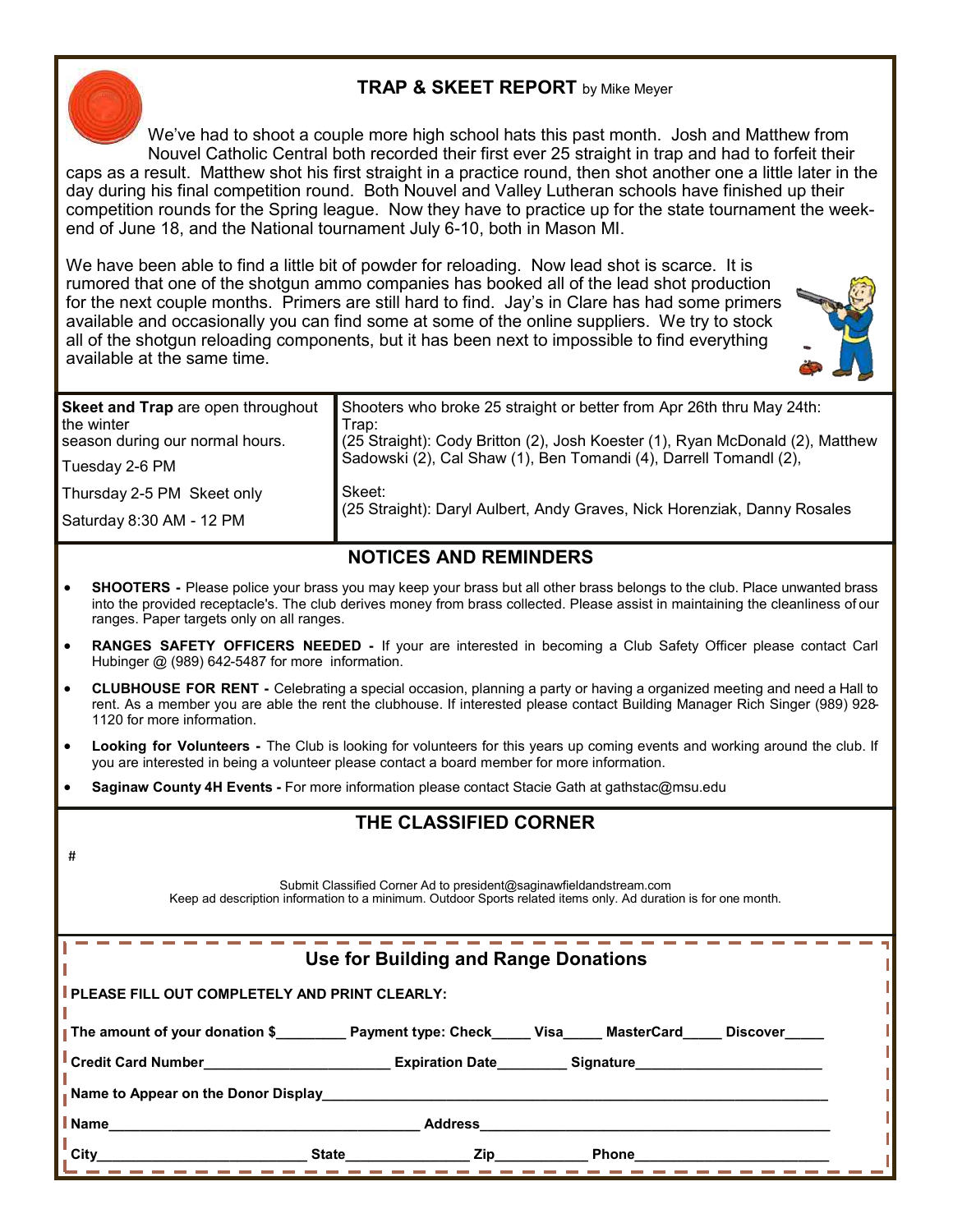# WANTED **COWBOY ACTION SHOOTERS**

**Spectators FREE & ALWAYS welcome!** A great time to learn the sport or get better at it!

# "Just for Fun" Practice Shoots

Every Wednesday Night, 5:00 pm - dark April 20 thru October 26, 2022

# **Scheduled Cowboy Shoots**

MAY 14, JULY 9, AUGUST 27, & OCTOBER 29 Registration: 8:30-9:30 A.M. Cost: \$18 Non-Wolverine Ranger, \$15 Ranger, 16 & Under - Free

"The **BIGGEST** targets in Michigan!!!"

**SAGINAW FIELD & STREAM CLUB** 1/2 MILE NORTH ON GLEANER ROAD OFF M-46

> **FOR MORE DETAILS... BAD RIVER MARTY (989) 585-3292**



www.saginawfieldandstream.com www.wolverinerangers.org Saginaw six shooters cowboy action club - Home/Facebook

mnbbell@yahoo.com

It's more fun than should be allowed.

you MASS to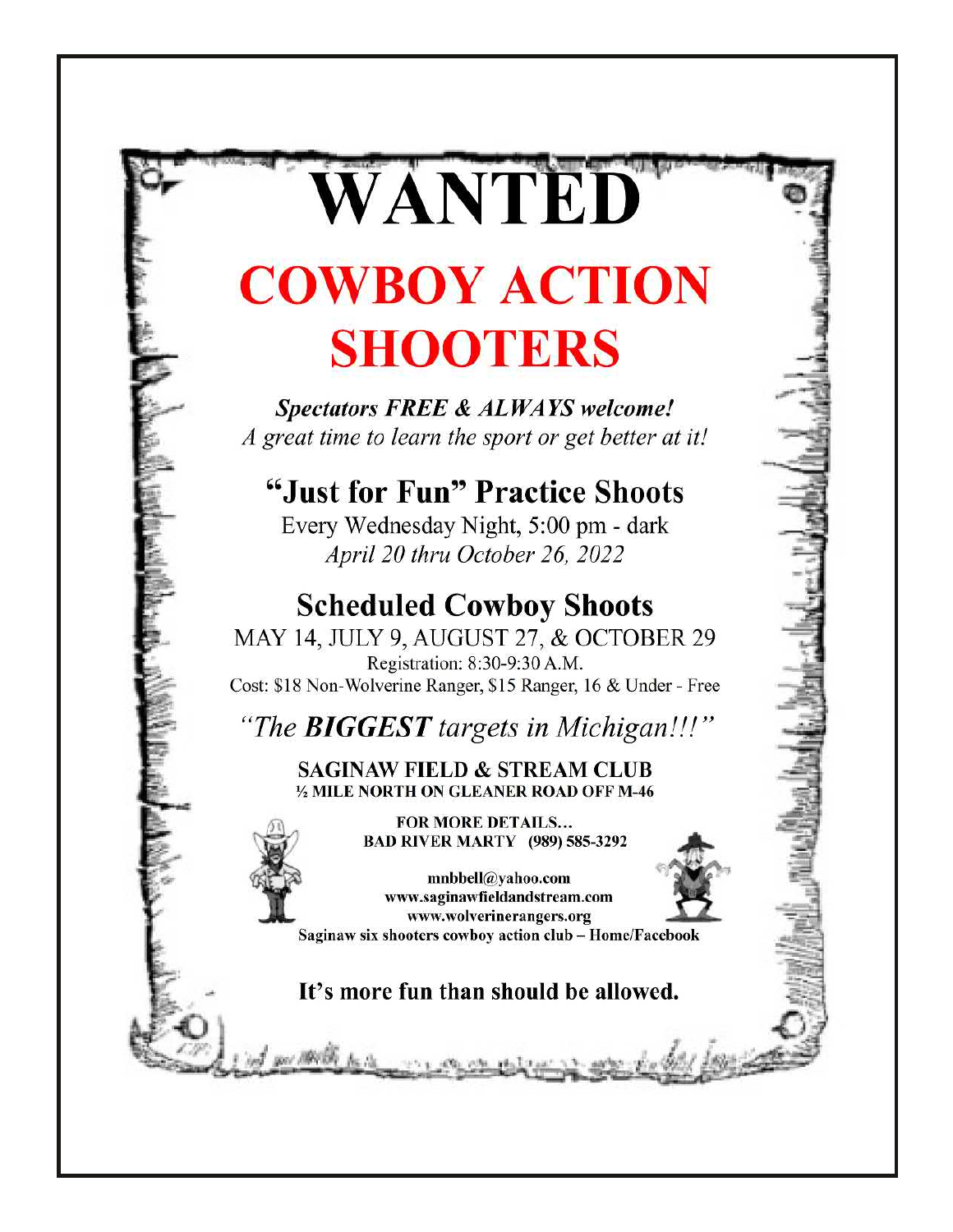# **Saginaw Field and Stream IDPAST** 2022 Schedule

# **5/8 UML** 5/20 - 22 Great Lakes Regional  $6/11$  IDPA  $6/12$  UML  $7/9$  IDPA 7/10 UML 8/14 UML 9/10 IDPA 9/16 - 18 UML State Championship  $10/8$  IDPA

10/9 UML Haver Memorial Shootout

We will host practice every Thursday at 6:00 p.m. May through October. If you have questions or would like additional information, please call:

> Tony Nothelfer 989-498-9954 David Anderson 989-928-9821